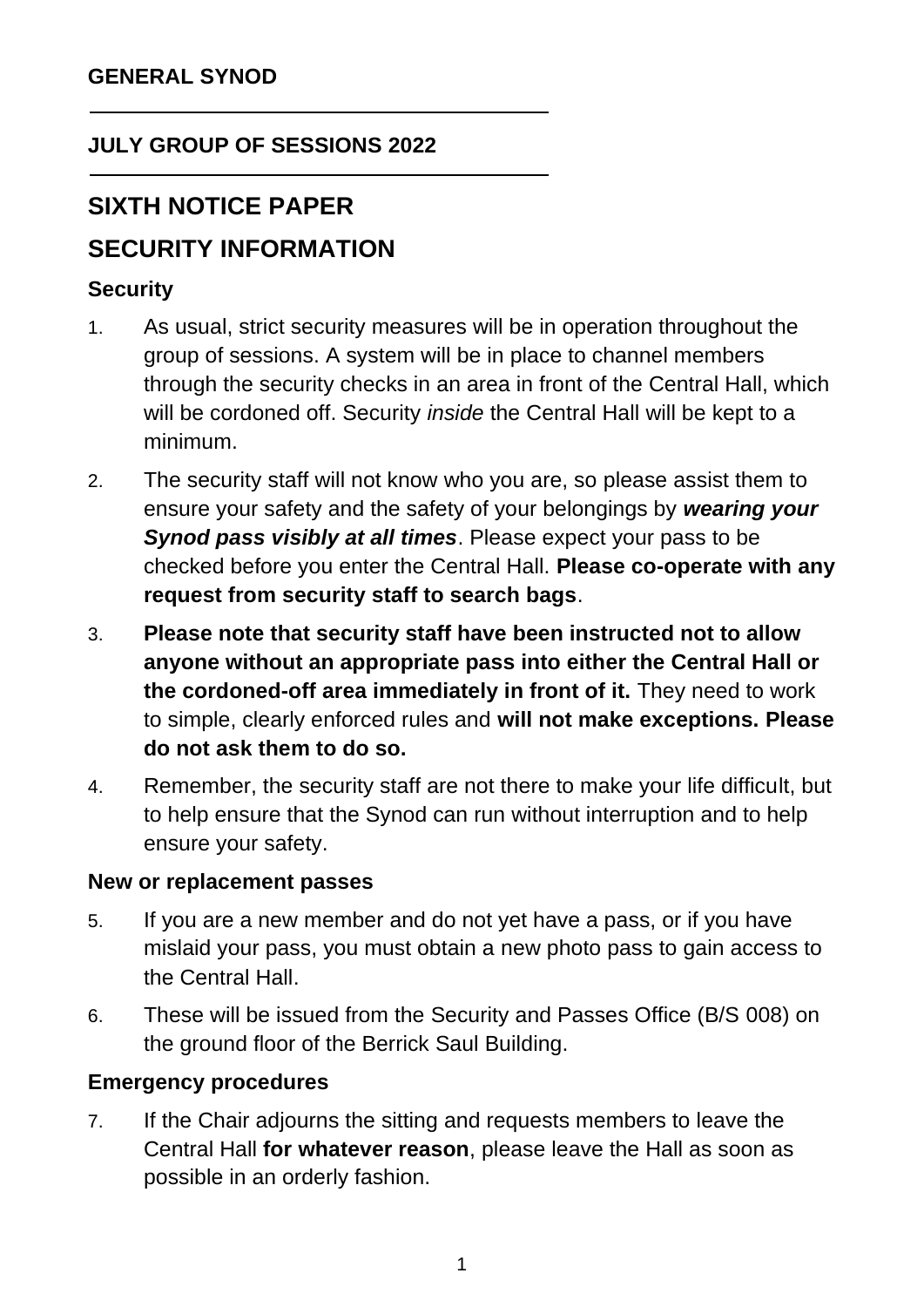- 8. In the event of a fire or other emergency in the Central Hall, alarms will sound. Emergency exits are clearly marked. If you are in the main hall, please leave the building immediately by the **nearest external exit** around the **upper gallery** of the auditorium and descend via the **external staircases**. **Do not use the stairways down into the Concourse.**
- 9. If you are in the Concourse, please leave by any of the external doors. **Do not go back into the main hall**. The assembly point is on the grass mound in front of the Central Hall.
- 10. Please be aware that there are members who may not be able to hear the alarm or find the way unassisted. Please help the staff ensure that these members are given the assistance they need.

### **Disabled access**

- 11. Lift access is available to the floor level of the main hall and the walkway above the public gallery. Please let the security staff know if you need to use this facility.
- 12. Please remember that **in the case of an emergency, the lifts will not work**. If you need assistance to evacuate the building, please make yourself known to a member of staff.

#### **Seating**

- 13. Please remember that you cannot reserve a seat in the main hall and please ensure you remove personal items and papers whenever you leave. **Any items left in the main hall will be removed** and may be reclaimed from the Reception Desk in the Concourse. Papers may be thrown away.
- 14. The top three rows of seating to the left of the platform (as you look at it) opposite the press gallery are a 'non-voting' area, one row of which is customarily reserved for staff or some visitors to relieve pressure on the public gallery. You may, of course, both sit and vote electronically from here, but **please be aware that you will not be called to speak if you sit here, and in any vote by a show of hands your vote will not be counted**.

#### **Public access**

15. Access to the public gallery is via an outside staircase and balcony through two doors at the top of the Central Hall opposite the stage. The route will be clearly signposted.